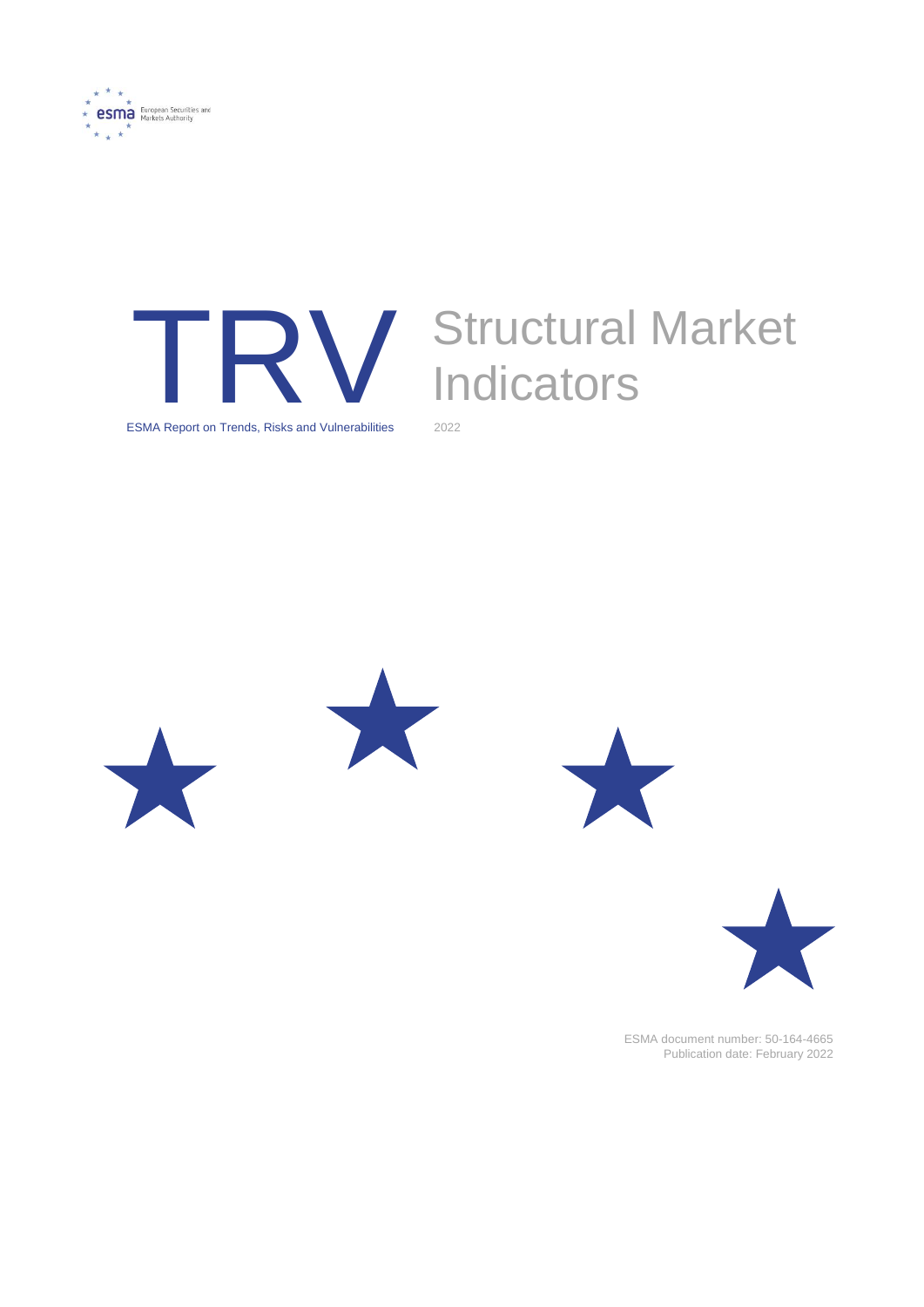ESMA Report on Trends, Risks and Vulnerabilities - Structural Market Indicators 2022

© European Securities and Markets Authority, Paris, 2022. All rights reserved. Brief excerpts may be reproduced or translated provided the source is cited adequately. Legal reference for this Report: Regulation (EU) No. 1095/2010 of the European Parliament and of the Council of 24 November 2010 establishing a European Supervisory Authority (European Securities and<br>Markets Authority), amending Decision No 716/20 the European Supervisory Authority (European Insurance and Occupational Pensions Authority), the European Systemic Risk Board, and the European Parliament, the Council and the<br>Commission about the relevant micro-prudential participants operate and an assessment of the impact of potential market developments on such financial market participants.' The information contained in this publication, including text,<br>charts and data, exclusively serv regulatory or supervisory obligations by market participants.

The tables in this report show data from registers maintained by ESMA, based on information submitted by Naional Competent Authorities or market participants. ESMA uses these data in good faith and does not take responsibility for their accuracy or completeness. ESMA is committed to constantly improving its data sources and reserves the right to alter data sources at any<br>time. Where third-party data ar processing, matching, analytical, editorial or other adjustments to raw data undertaken.

Risk Analysis and Economics Department 201-203 Rue de Bercy FR-75012 Paris [data.statistics@esma.europa.eu](mailto:data.statistics@esma.europa.eu) ISBN 978-92-95202-52-8, DOI 10.2856/613372, ISSN 2599-8749, EK-AC-21-003-EN-N European Securities and Markets Authority (ESMA)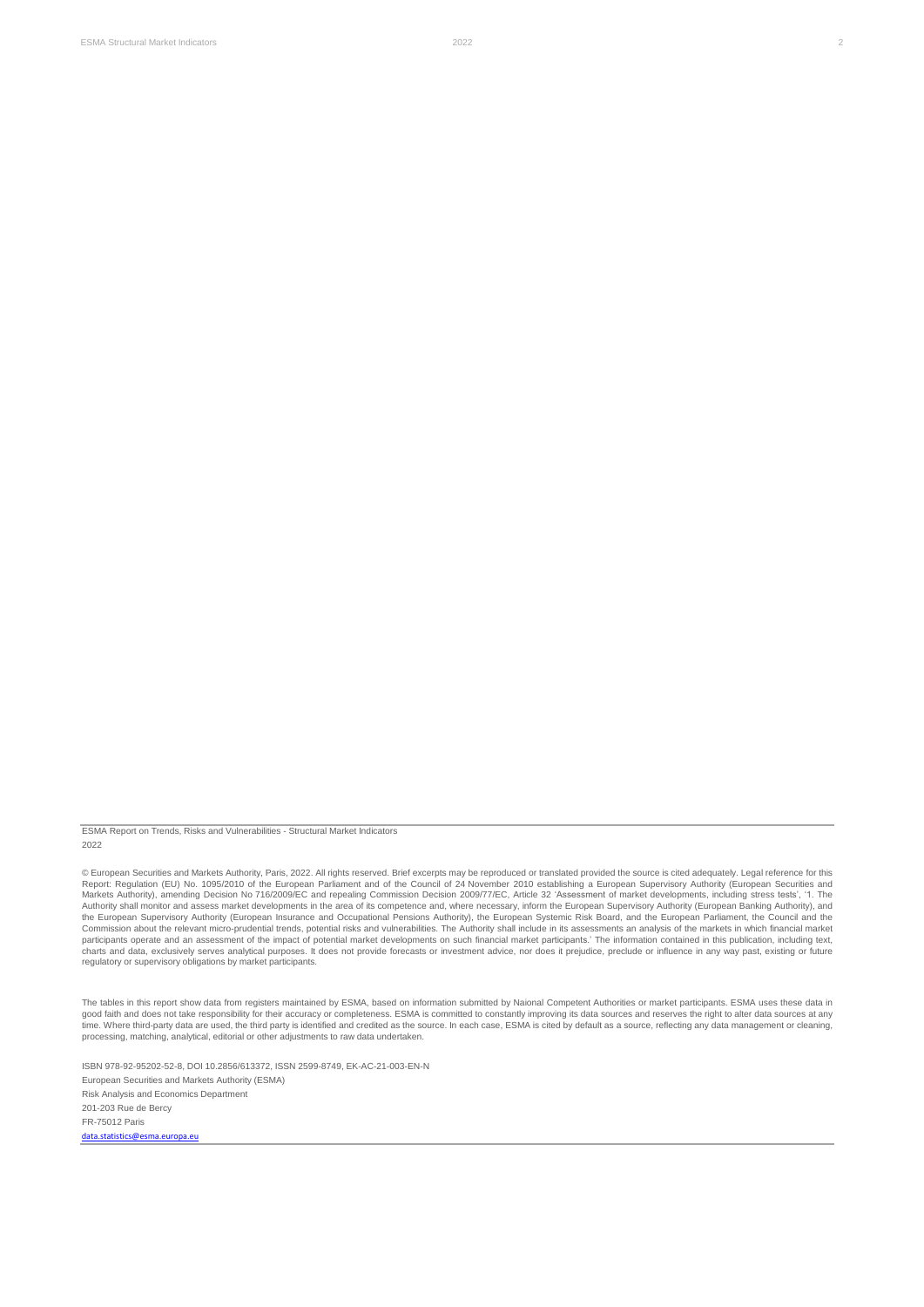# TRV Structural Market Indicators

The ESMA TRV Structural Market Indicators (SMIs) provide structural indicators on securities, markets, market participants and infrastructures for the EEA, EU and by Member State. The SMIs show data from registers maintained by ESMA, based on information submitted by National Competent Authorities or market participants. Further statistical details are available from the ESMA Annual Statistical Report series and ESMA Trends, Risks and Vulnerabilities risk monitoring and risk analysis.

The SMIs show register entries for the reporting date or period, as available for ESMA at the date specified in each table. Deviations from NCAs' registries and databases or from statistics in other publications may occur due to differences in reporting and data up-date cycles, pending quality remedial actions or methodological assumptions. The data reported for non-EEA countries exclusively cover entities and activities reported to EEA authorities and do not reflect the entire markets in those countries.

# Index

## Definitions, acronyms and notation conventions

#### Markets and infrastructures

Table 1 Table 2 Number of trading venues and data service providers by type Number of investment firms, CCPs, CSDs, TRs, benchmark administrators and CRAs

## Primary and secondary markets

- Table 3 Number of issuers with financial instruments admitted to trading and prospectuses issued by type
- Table 4 Number of financial instruments admitted to trading and valuation by type
- Table 5 Trading volumes of financial instruments admitted to trading by type
- Table 6 Number of derivative contracts outstanding, and gross notional amount of derivative contracts outstanding

#### Asset management

Table 7 Number of fund managers, funds and fund net asset value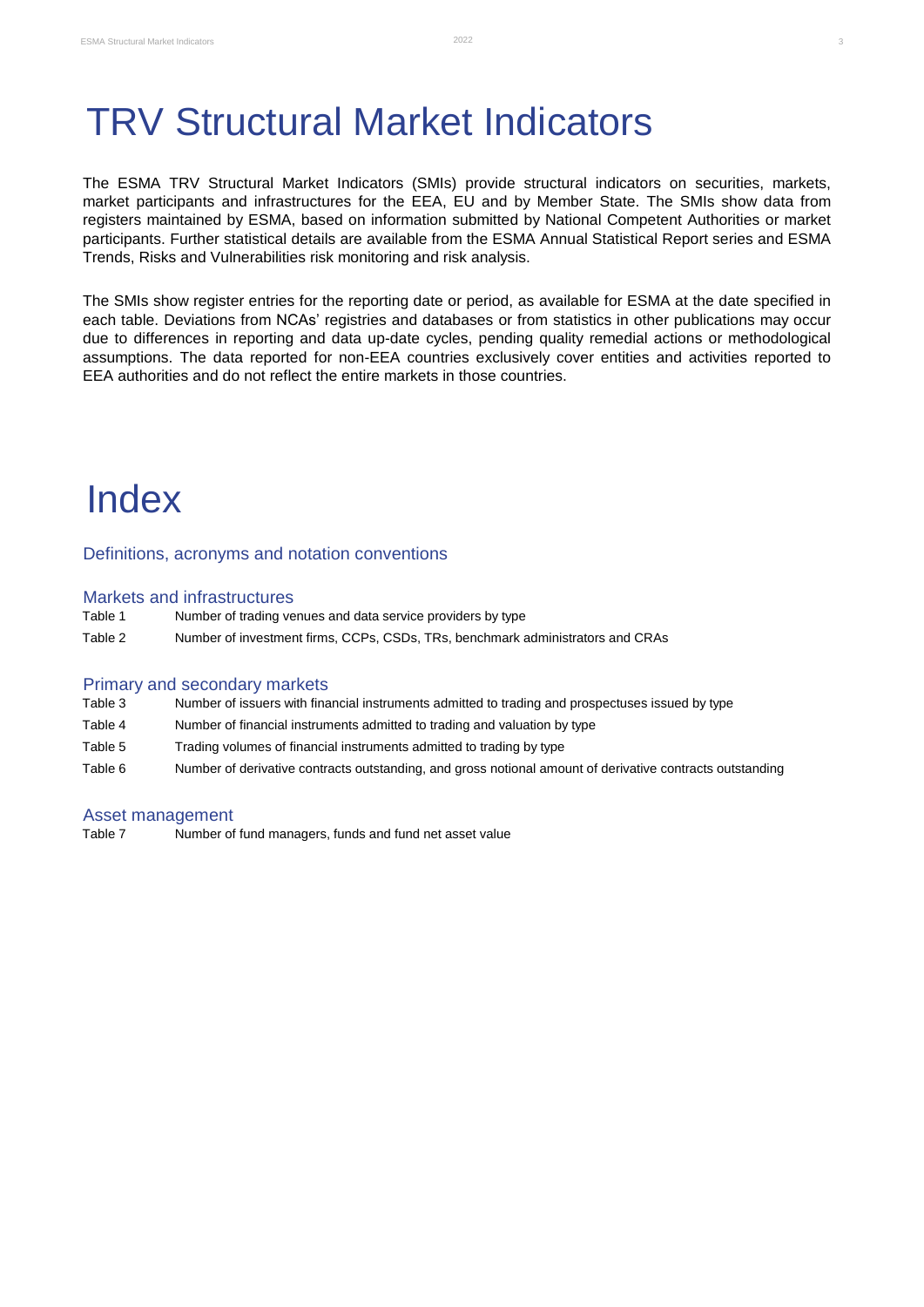## Definitions, acronyms and notation conventions

## **Notations**

| $\overline{\phantom{a}}$ | Not applicable                                                     |
|--------------------------|--------------------------------------------------------------------|
| ÷                        | Not available                                                      |
| $\Omega$                 | Real zero                                                          |
| 0n                       | Less than half of the final digit shown and greater than real zero |
| p                        | Provisional                                                        |
| u                        | Low reliability                                                    |
|                          |                                                                    |

## **Definitions**

| Reporting   | The effective date (resp. period) on which the indicator is reported                                                                                                  |  |  |  |  |  |
|-------------|-----------------------------------------------------------------------------------------------------------------------------------------------------------------------|--|--|--|--|--|
| date/period |                                                                                                                                                                       |  |  |  |  |  |
| Unit        | The unit in which indicator is expressed                                                                                                                              |  |  |  |  |  |
| Update      | Date at which data extractions and calculations took place; given continuous reporting by third parties,<br>including corrections, figures may change between updates |  |  |  |  |  |

## Acronyms

| AIF          | Alternative Investment Fund                                            |
|--------------|------------------------------------------------------------------------|
| <b>AIFMD</b> | Alternative Investment Fund Directive                                  |
| <b>APA</b>   | <b>Approved Publication Arrangement</b>                                |
| ARM          | Approved Reporting Mechanism                                           |
| <b>BMR</b>   | <b>Benchmark Regulation</b>                                            |
| <b>CCP</b>   | Central Clearing Counterparty                                          |
| <b>CFI</b>   | Classification of Financial Instruments                                |
| <b>CRA</b>   | <b>Credit Rating Agency</b>                                            |
| <b>CRAR</b>  | <b>Credit Rating Agency Regulation</b>                                 |
| <b>CSD</b>   | <b>Central Securities Depository</b>                                   |
| <b>CSDR</b>  | <b>Central Securities Depository Regulation</b>                        |
| <b>ECB</b>   | European Central Bank                                                  |
| EEA30        | European Economic Area aggregate as of 01 Feb 2020 (i.e. excluding GB) |
| <b>EMIR</b>  | European Market Infrastructure Regulation                              |
| <b>ETF</b>   | Exchange-Traded Fund                                                   |
| EU27         | EU aggregate as of 01 Feb 2020 (i.e. excluding GB)                     |
| <b>FIRDS</b> | Financial Instruments Reference Database System                        |
| <b>FITRS</b> | <b>Financial Instruments Transparency System</b>                       |
| <b>GLEIF</b> | Global Legal Entity Identifier Foundation                              |
| <b>MIC</b>   | Market Identifier Code                                                 |
| MMF          | Money Market Fund                                                      |
| MTF          | <b>Multilateral Trading Facility</b>                                   |
| <b>NAV</b>   | Net Asset Value                                                        |
| <b>NCA</b>   | <b>National Competent Authority</b>                                    |
| <b>OTC</b>   | Over-The-Counter                                                       |
| <b>OTF</b>   | <b>Organised Trading Facility</b>                                      |
| <b>RM</b>    | <b>Regulated Market</b>                                                |
| <b>SFTR</b>  | Securities Financing Transactions Regulation                           |
| SI           | Systematic Internaliser                                                |
| TR.          | <b>Trade Repository</b>                                                |
| <b>UCITS</b> | Undertakings for Collective Investments in Transferable Securities     |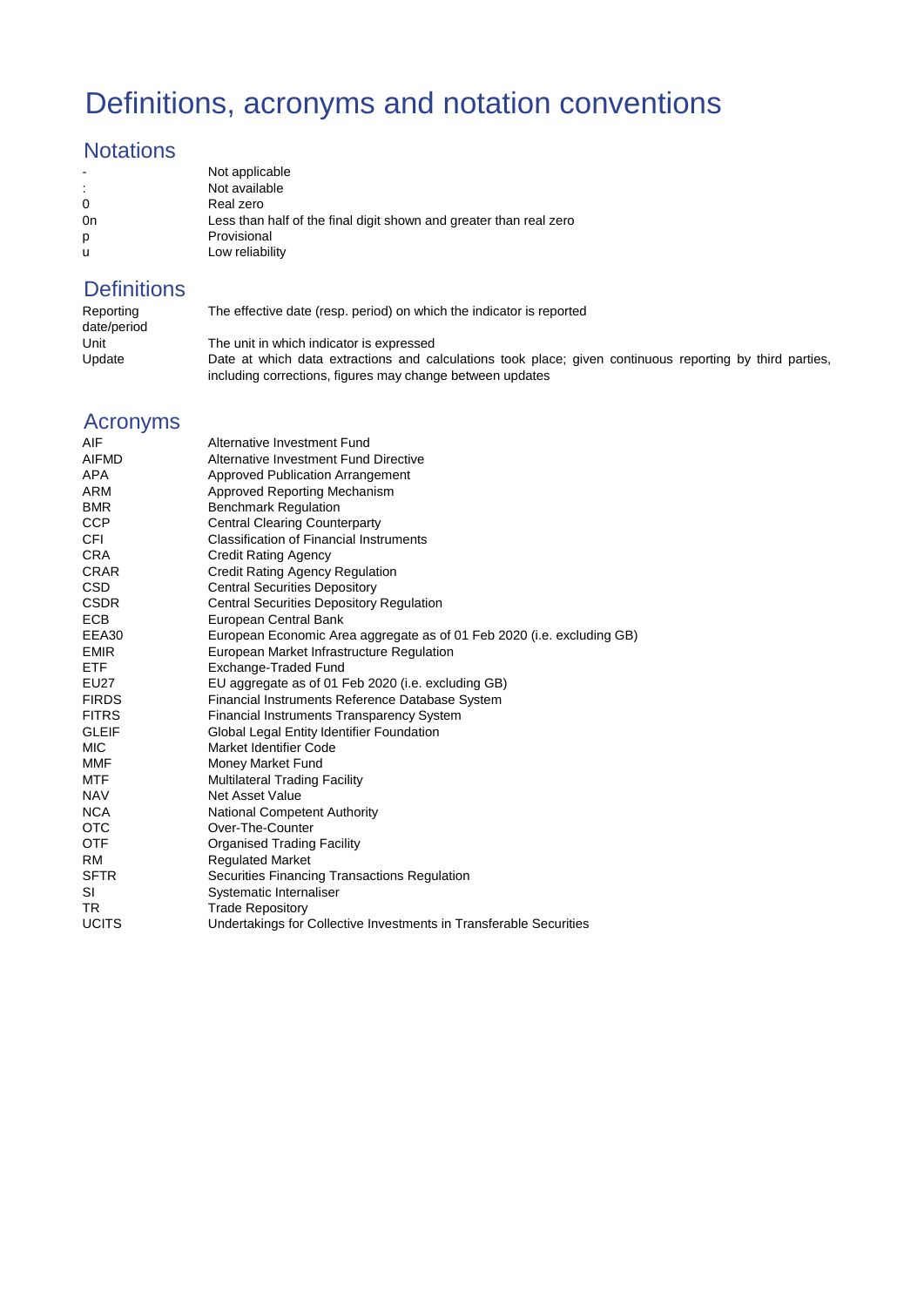## Markets and infrastructures

## Table 1 Number of trading venues and data service providers by type

| Category                   | <b>RMs</b>         | <b>MTFs</b>        | <b>OTFs</b>        | Sis                | <b>APAs</b>        | <b>ARMs</b>     |
|----------------------------|--------------------|--------------------|--------------------|--------------------|--------------------|-----------------|
| <b>Metric</b><br>Reporting | <b>Segment MIC</b> | <b>Segment MIC</b> | <b>Segment MIC</b> | <b>Segment MIC</b> | <b>Segment MIC</b> | <b>Entity</b>   |
| date/period                | 31/01/21           | 31/01/21           | 31/01/21           | 31/01/21           | 31/01/21           | 31/01/21        |
| Unit                       | Absolute figure    | Absolute figure    | Absolute figure    | Absolute figure    | Absolute figure    | Absolute figure |
| Update                     | 10/01/22           | 10/01/22           | 10/01/22           | 10/01/22           | 10/01/22           | 10/01/22        |
| <b>EEA30</b>               | 127                | 144                | $\overline{27}$    | 173                | $\overline{15}$    | 20              |
| <b>EU27</b>                | 115                | 140                | 27                 | 166                | 15                 | 20              |
| AT                         | 1                  | $\mathbf{1}$       | 0                  | 8                  | $\mathbf{1}$       | 8               |
| BE                         | $\overline{2}$     | 8                  | $\mathbf 0$        | 5                  | $\mathbf 0$        | $\pmb{0}$       |
| <b>BG</b>                  | 3                  | 3                  | 0                  | $\overline{2}$     | 1                  | $\mathbf 0$     |
| CY                         | 1                  | 1                  | 0                  | 4                  | $\mathbf 0$        | 0               |
| CZ                         | $\overline{2}$     | 3                  | 1                  | 4                  | $\pmb{0}$          | 0               |
| DE                         | 20                 | 23                 | 3                  | 41                 | $\mathbf 0$        | $\mathbf 0$     |
| DK                         | 3                  | 4                  | $\Omega$           | 10                 | $\mathbf 0$        | 1               |
| EE                         | $\mathbf{1}$       | 1                  | 0                  | $\mathbf 0$        | $\pmb{0}$          | 0               |
| ES                         | 12                 | 6                  | 4                  | 6                  | 3                  | 1               |
| F1                         | 3                  | $\overline{4}$     | 0                  | $\overline{2}$     | $\mathbf 0$        | 0               |
| <b>FR</b>                  | 3                  | 12                 | 11                 | 18                 | 1                  | 1               |
| <b>GR</b>                  | 6                  | $\mathbf{1}$       | 0                  | 3                  | 1                  | 1               |
| <b>HR</b>                  | 1                  | 1                  | 0                  | 1                  | 1                  | 0               |
| HU                         | $\overline{2}$     | 3                  | 0                  | 6                  | 1                  | 1               |
| IE                         | 1                  | 11                 | $\mathbf{1}$       | 12                 | $\pmb{0}$          | 1               |
| $\sf IT$                   | 6                  | 13                 | $\mathbf 0$        | 10                 | $\mathbf 0$        | 0               |
| LT                         | 1                  | $\mathbf{1}$       | 0                  | $\overline{2}$     | $\mathbf 0$        | $\mathbf 0$     |
| LU                         | 1                  |                    | 0                  | $\overline{c}$     | $\mathbf 0$        | 1               |
| LV                         | 1                  |                    | $\mathbf 0$        | 1                  | $\pmb{0}$          | 0               |
| MT                         | $\overline{2}$     | 1                  | 0                  | $\mathbf 0$        | $\pmb{0}$          | $\mathbf 0$     |
| <b>NL</b>                  | 11                 | 22                 | 6                  | 10                 | 5                  | 3               |
| PL                         | 10                 | 4                  | 1                  | 11                 | $\pmb{0}$          | $\mathbf{1}$    |
| PT                         | 3                  | $\boldsymbol{2}$   | 0                  | $\mathbf 0$        | $\mathbf 0$        | 0               |
| <b>RO</b>                  | $\mathbf{1}$       | $\mathbf{1}$       | $\mathbf 0$        | $\overline{c}$     | $\mathbf 0$        | 0               |
| <b>SE</b>                  | 16                 | 10                 | 0                  | 4                  | $\mathbf{1}$       | 1               |
| SI                         | $\mathbf{1}$       | 1                  | 0                  | 1                  | $\mathbf 0$        | $\mathbf 0$     |
| SK                         | $\mathbf{1}$       | 1                  | 0                  | 1                  | $\pmb{0}$          | 0               |
| EEA30 ex. EU27             | 12                 | 4                  | 0                  | $\overline{7}$     | $\bf{0}$           | 0               |
| IS                         | 3                  | 3                  | $\mathbf 0$        | $\mathbf 0$        | $\mathbf 0$        | $\pmb{0}$       |
| $\mathsf{L}$               | $\pmb{0}$          | $\pmb{0}$          | 0                  | 3                  | $\mathbf 0$        | $\pmb{0}$       |
| <b>NO</b>                  | 9                  | 1                  | $\mathbf 0$        | 4                  | $\mathbf 0$        | $\pmb{0}$       |
| Other                      |                    |                    |                    |                    |                    |                 |
| GB                         |                    |                    |                    |                    |                    |                 |
| CH                         |                    |                    |                    |                    |                    |                 |
| <b>JP</b>                  |                    |                    |                    |                    |                    |                 |
| US                         |                    |                    |                    |                    |                    |                 |
| Rest of World              |                    |                    |                    |                    |                    |                 |

Sources: NCAs (Registers), ESMA.

Notes: Number of regulated markets (RMs), multilateral trading facilities (MTFs), organised trading facilities (OTFs), systematic internalisers (SIs), approved publication arrangements (APAs) and<br>approved reporting mechani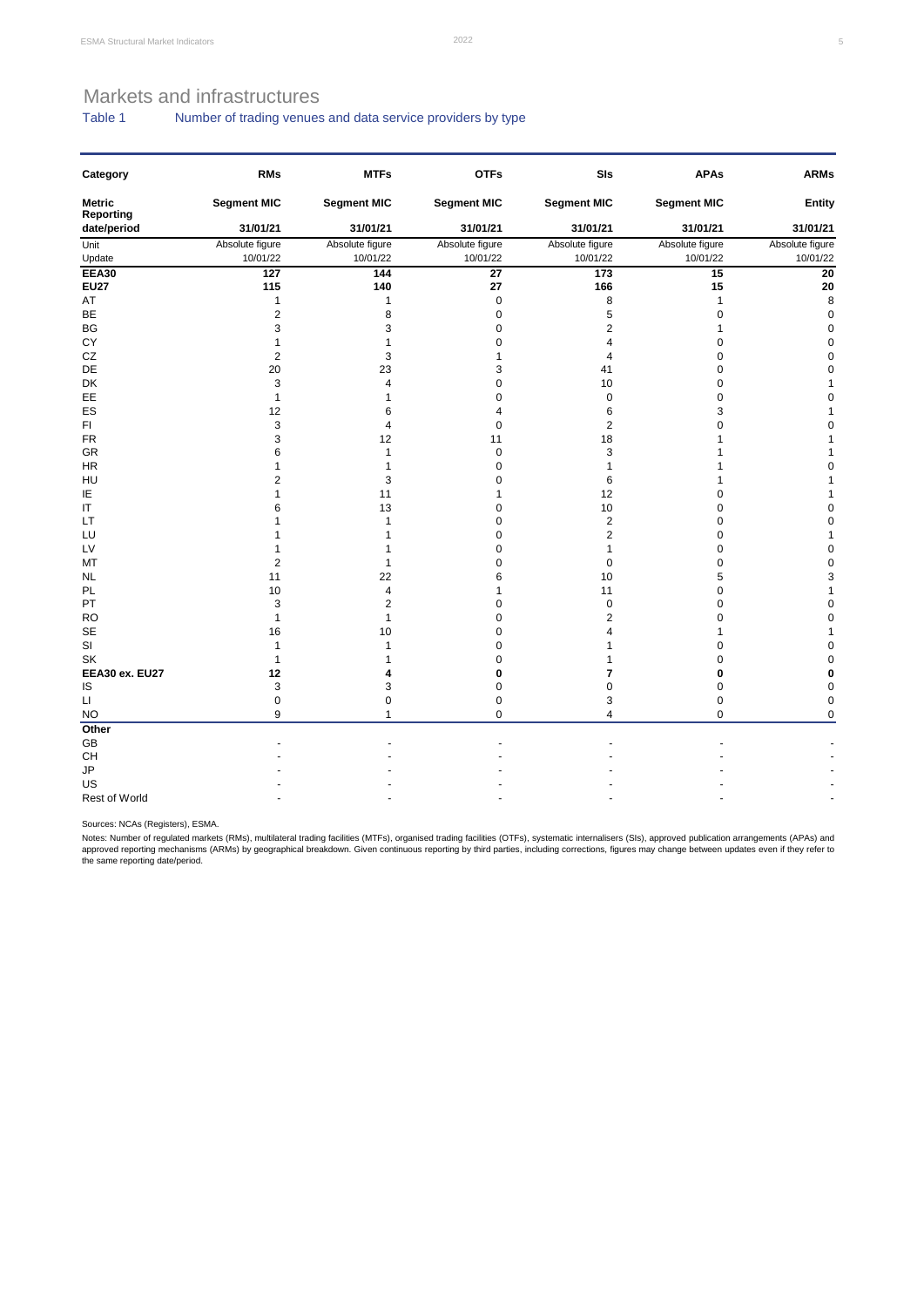## Markets and infrastructures

#### Table 2 Number of investment firms, CCPs, CSDs, TRs, benchmark administrators and CRAs

|                            |                         |                 |                 |                 | <b>Benchmark</b> |                 |                 |  |  |
|----------------------------|-------------------------|-----------------|-----------------|-----------------|------------------|-----------------|-----------------|--|--|
| Category                   | <b>Investment firms</b> | <b>CCPs</b>     | <b>CSDs</b>     | <b>TRs EMIR</b> | <b>TRs SFTR</b>  | admins          | <b>CRAs</b>     |  |  |
| <b>Metric</b><br>Reporting | <b>Head office</b>      | <b>Entity</b>   | <b>Entity</b>   | <b>Entity</b>   | <b>Entity</b>    | <b>Entity</b>   | <b>Entity</b>   |  |  |
| date/period                | 31/01/21                | 31/01/21        | 31/01/21        | 31/01/21        | 31/01/21         | 31/01/21        | 31/12/20        |  |  |
| Unit                       | Absolute figure         | Absolute figure | Absolute figure | Absolute figure | Absolute figure  | Absolute figure | Absolute figure |  |  |
| Update                     | 10/01/22                | 01/02/21        | 01/02/21        | 01/02/21        | 01/02/21         | 10/01/22        | 01/02/21        |  |  |
| <b>EEA30</b>               | 5,854                   | 13              | 35              | 4               | 4                | 64              | 30              |  |  |
| <b>EU27</b>                | 5,643                   | 13              | 34              | 4               | 4                | 62              | 29              |  |  |
| AT                         | 555                     | $\mathbf{1}$    | $\mathbf{1}$    | 0               | 0                | $\overline{2}$  | $\mathbf 0$     |  |  |
| BE                         | 31                      | 0               | 3               | 0               | 0                | $\overline{c}$  | 0               |  |  |
| <b>BG</b>                  | 53                      | $\mathbf 0$     | $\overline{2}$  | $\overline{0}$  | 0                | 1               | 1               |  |  |
| CY                         | 246                     | $\mathbf 0$     | $\mathbf{1}$    | 0               | 0                | 1               | $\overline{2}$  |  |  |
| CZ                         | 39                      | 0               | 2               | 0               | 0                | 2               | 0               |  |  |
| DE                         | 2,164                   | 2               | 1               | 0               | 0                | 13              | 8               |  |  |
| <b>DK</b>                  | 165                     | $\mathbf 0$     | 1               | 0               | 0                | 3               | $\mathbf 0$     |  |  |
| EE                         | 13                      | 0               | 0               | 0               | 0                | 0               | $\mathbf 0$     |  |  |
| ES                         | 345                     | 1               | 1               | $\overline{0}$  | 0                | $\overline{c}$  | 3               |  |  |
| FI.                        | 235                     | 0               | 1               | 0               | 0                | $\mathbf 0$     | 0               |  |  |
| <b>FR</b>                  | 288                     | 1               | 2               | 0               | 0                | 14              | $\overline{2}$  |  |  |
| GR                         | 51                      | 1               | $\overline{2}$  | $\overline{0}$  | 0                | 1               | 1               |  |  |
| <b>HR</b>                  | 20                      | 0               | 1               | 0               | 0                |                 | $\mathbf 0$     |  |  |
| HU                         | 32                      | 1               | 1               | 0               | 0                |                 | $\mathbf 0$     |  |  |
| ΙE                         | 136                     | 0               | 0               | 1               | 1                |                 | 3               |  |  |
| $\sf IT$                   | 500                     | 1               | 1               | 0               | 0                | 0               | 4               |  |  |
| LT                         | 12                      | 0               | $\Omega$        | 0               | 0                | $\Omega$        | $\mathbf 0$     |  |  |
|                            |                         |                 |                 |                 |                  |                 |                 |  |  |
| LU                         | 91                      | 0               | 2               | 1               | 1                | 0               | 0               |  |  |
| LV                         | 19                      | $\mathbf 0$     | 1               | 0               | 0                | $\mathbf 0$     | $\Omega$        |  |  |
| MT                         | 104                     | $\mathbf 0$     | 1               | 0               | 0                | $\Omega$        | $\Omega$        |  |  |
| NL                         | 237                     | 2               | 1               | 1               | 1                | 10              |                 |  |  |
| PL                         | 46                      | 1               | $\overline{2}$  | 1               | 1                | $\overline{c}$  |                 |  |  |
| PT                         | 63                      | 1               | $\mathbf{1}$    | 0               | 0                | 1               |                 |  |  |
| <b>RO</b>                  | 44                      | 0               | $\overline{2}$  | 0               | 0                | 1               | $\Omega$        |  |  |
| <b>SE</b>                  | 119                     | 1               | 1               | 0               | 0                | 3               |                 |  |  |
| SI                         | 11                      | 0               | 1               | 0               | 0                | 1               | 0               |  |  |
| SK                         | 24                      | $\mathbf 0$     | $\overline{2}$  | 0               | 0                | $\mathbf 0$     |                 |  |  |
| EEA30 ex. EU27             | 211                     | 0               | 1               | 0               | 0                | 2               |                 |  |  |
| IS                         |                         | 0               | 0               | 0               | 0                | $\mathbf 0$     | 0               |  |  |
| $\sqcup$                   | 114                     | $\mathbf 0$     | $\mathbf 0$     | 0               | 0                | 0               | 0               |  |  |
| <b>NO</b>                  | 97                      | 0               | $\mathbf{1}$    | 0               | 0                | $\overline{2}$  | $\mathbf{1}$    |  |  |
| Other                      |                         |                 |                 |                 |                  |                 |                 |  |  |
| GB                         |                         | 3               | $\mathbf{1}$    | 0               | $\pmb{0}$        | $\mathbf 0$     | 6               |  |  |
| CH                         |                         | 1               | 0               | 0               | 0                | 3               | $\Omega$        |  |  |
| <b>JP</b>                  |                         | 3               | 0               | 0               | 0                | $\overline{c}$  |                 |  |  |
| US                         |                         | 5               | $\Omega$        | 0               | 0                | 3               | 1               |  |  |
| Rest of World              |                         | 25              | $\Omega$        | 0               | $\Omega$         | $\overline{2}$  | 1               |  |  |

Sources: NCAs (Registers), ESMA.

Notes: Number of investments firms, central clearing counterparties (CCPs), central securities depositories (CSDs), trade repositories (TRs), benchmark administrators and credit rating agencies (CRAs) by geographical breakdown. Figures on third-country benchmark administrators, CCPs, CRAs, CSDs and TRs cover only those certified, endorsed or recognised (where applicable) to offer<br>later are authorised under the la https://registers.esma.europa.eu/publication/searchRegister?core=esma\_registers\_upreg#. GB CRAs were de-registered on 1st January 2021 due to Brexit. All of them, except one, made previous<br>arrangements to be able to have the same reporting date/period.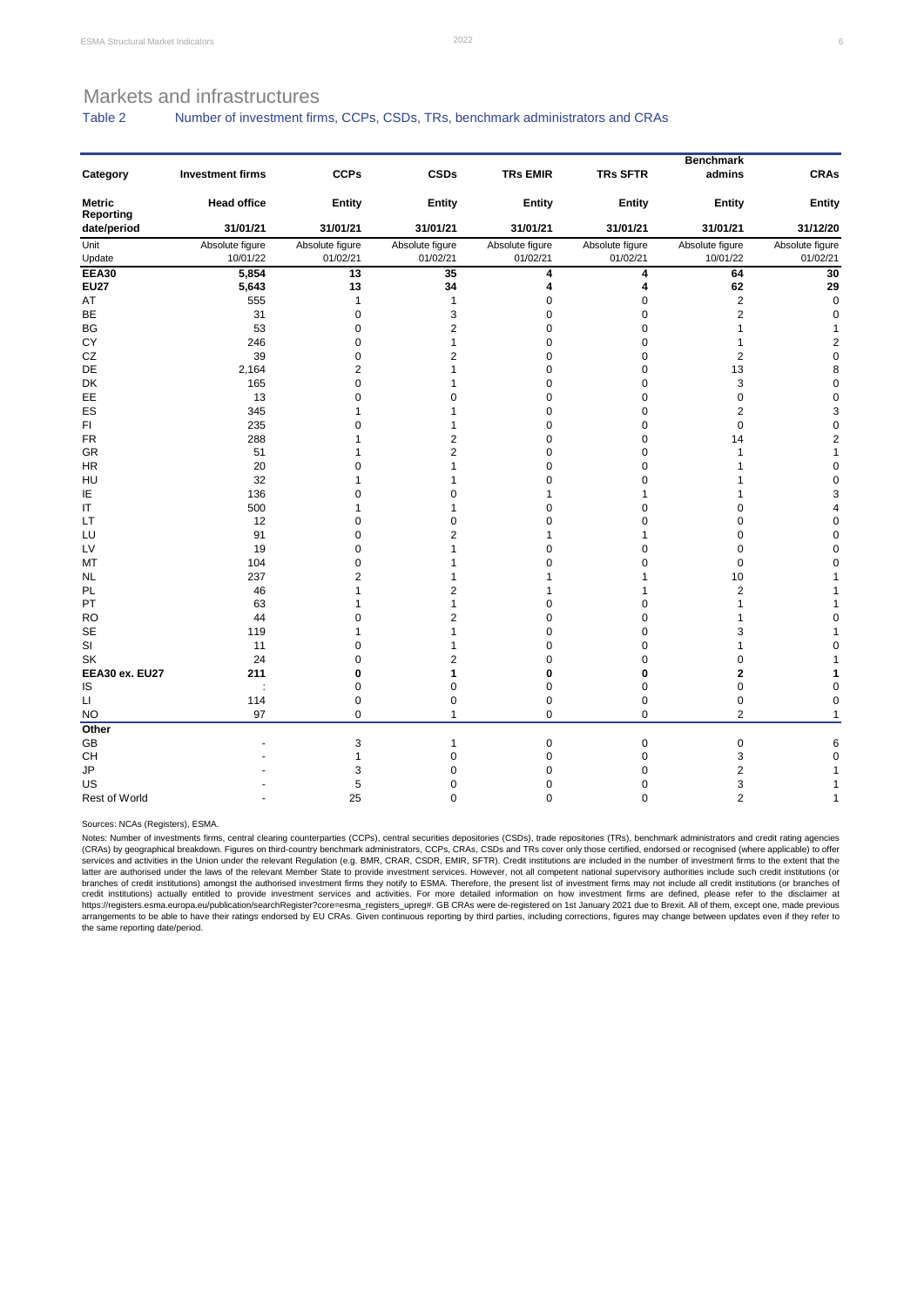## Primary and secondary markets

Table 3 Number of issuers with financial instruments admitted to trading and prospectuses issued by type

| Category                   | Equity          | <b>Debt</b>     | <b>Total</b>    | Equity            | Non-equity        | <b>Total</b>      |
|----------------------------|-----------------|-----------------|-----------------|-------------------|-------------------|-------------------|
| <b>Metric</b><br>Reporting | <b>Issuer</b>   | <b>Issuer</b>   | <b>Issuer</b>   | <b>Prospectus</b> | <b>Prospectus</b> | <b>Prospectus</b> |
| date/period                | 2020            | 2020            | 2020            | 2020              | 2020              | 2020              |
| Unit                       | Absolute figure | Absolute figure | Absolute figure | Absolute figure   | Absolute figure   | Absolute figure   |
| Update                     | 23/08/21        | 31/08/21        | 04/02/21        | 20/07/21          | 20/07/21          | 20/07/21          |
| <b>EEA30</b>               | 8,216           | 4,410           | 11,633          | 566               | 2,046             | 2,612             |
| <b>EU27</b>                | 7,934           | 3,980           | 11,016          | 517               | 1,905             | 2,422             |
| AT                         | 83              | 147             | 202             | 6                 | 51                | 57                |
| BE                         | 210             | 139             | 308             | 12                | 17                | 29                |
| <b>BG</b>                  | 276             | 78              | 314             | 16                | 10                | 26                |
| CY                         | 126             | 17              | 140             | $\mathbf{1}$      | $\mathbf{1}$      | $\overline{2}$    |
| CZ                         | 40              | 75              | 113             | 6                 | 61                | 67                |
| DE                         | 958             | 483             | 1,304           | 21                | 280               | 301               |
| DK                         | 614             | 69              | 666             | 18                | 10                | 28                |
| EE                         | 20              | 16              | 33              | $\mathbf{1}$      | $\overline{2}$    | 3                 |
| ES                         | 282             | 203             | 436             | 11                | 47                | 58                |
| FI.                        | 167             | 101             | 226             | 17                | 14                | 31                |
| <b>FR</b>                  | 861             | 463             | 1,182           | 118               | 141               | 259               |
| GR                         | 185             | 22              | 193             | 8                 | 3                 | 11                |
| <b>HR</b>                  | 124             | 12              | 133             | 8                 | $\overline{2}$    | 10                |
| HU                         | 49              | 49              | 87              | 5                 | 8                 | 13                |
| IE                         | 851             | 247             | 1,084           | $\overline{2}$    | 453               | 455               |
| $\sf IT$                   | 437             | 464             | 802             | 20                | 14                | 34                |
| LT                         | 31              | 11              | 39              | $\mathbf{1}$      | $\mathbf{1}$      | $\overline{2}$    |
| LU                         | 638             | 365             | 982             | 8                 | 497               | 505               |
| LV                         | 22              | 13              | 35              | $\mathbf 0$       | 3                 | 3                 |
| МT                         | 38              | 93              | 118             | $\pmb{0}$         | 8                 | 8                 |
| <b>NL</b>                  | 174             | 367             | 492             | 27                | 64                | 91                |
| PL                         | 224             | 19              | 233             | 18                | 5                 | 23                |
| PT                         | 53              | 72              | 108             | 3                 | 9                 | 12                |
| <b>RO</b>                  | 360             | 57              | 409             | 15                | 4                 | 19                |
| <b>SE</b>                  | 899             | 324             | 1,105           | 172               | 156               | 328               |
| SI                         | 156             | 21              | 166             | $\mathbf{1}$      | 3                 | $\overline{4}$    |
| SK                         | 56              | 53              | 106             | $\overline{2}$    | 41                | 43                |
| EEA30 ex. EU27             | 282             | 430             | 617             | 49                | 141               | 190               |
| IS                         | 26              | 56              | 74              | $\boldsymbol{2}$  | 30                | 32                |
| $\sqcup$                   | $\overline{4}$  | 12              | 14              | $\pmb{0}$         | 38                | 38                |
| NO                         | 252             | 362             | 529             | 47                | 73                | 120               |
| Other                      |                 |                 |                 |                   |                   |                   |
| GB                         | 1,609           | 589             | 2,080           |                   |                   |                   |
| CH                         | 239             | 182             | 336             |                   |                   |                   |
| JP                         | 558             | 102             | 585             |                   |                   |                   |
| US                         | 4,440           | 1,963           | 5,452           |                   |                   |                   |
| Rest of World              | 5,132           | 2,284           | 6,885           |                   |                   |                   |

Sources: FIRDS, FITRS, GLEIF, Prospectus, ESMA.

Notes: Number of issuers with financial instruments admitted to trading on EEA30 trading venues in the reporting year considered and prospectuses issued for the reporting period by asset class<br>and by geographical breakdown same reporting date/period.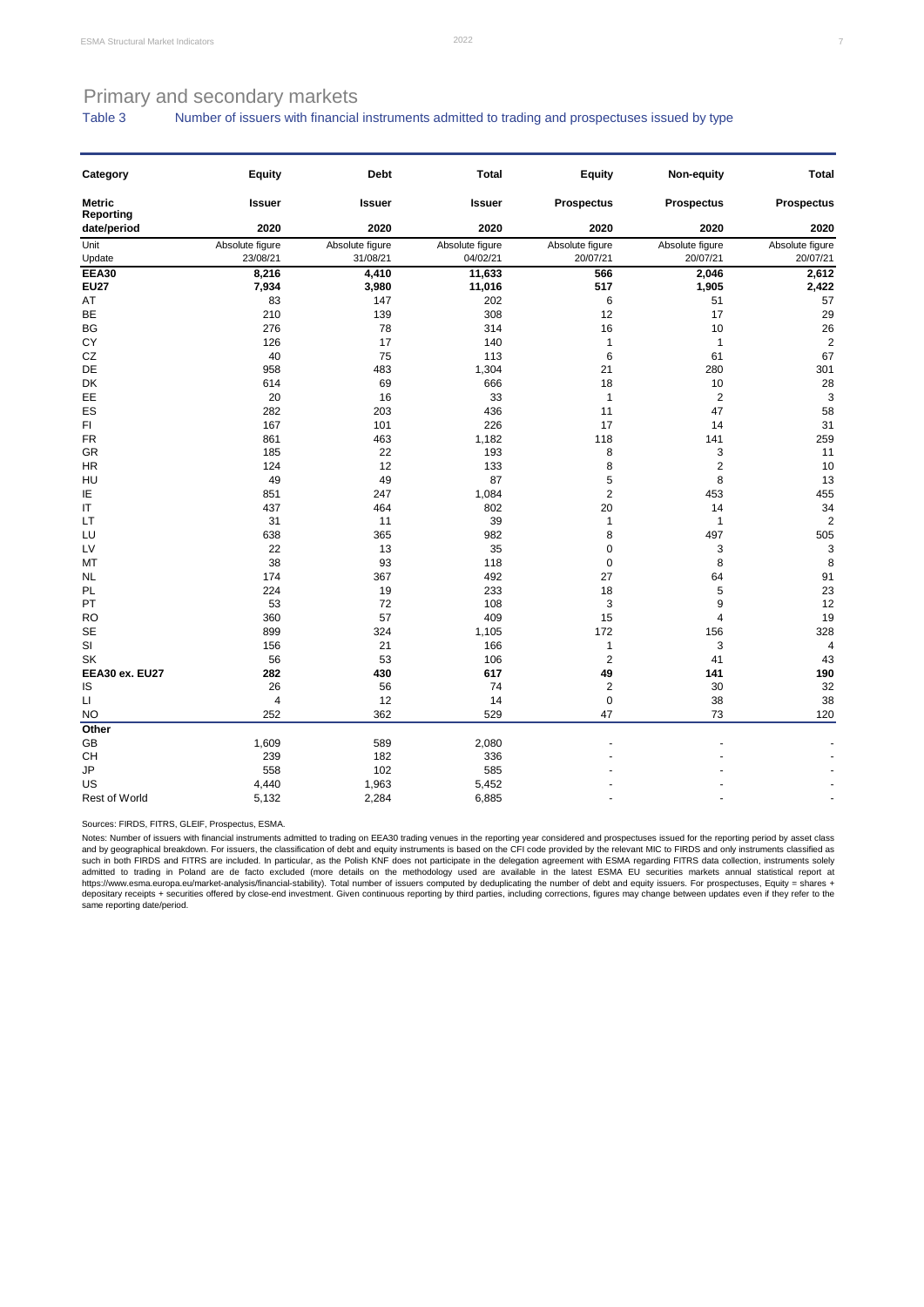### Table 4 Number of financial instruments admitted to trading and valuation by type

| Category                   | <b>Shares</b>   | <b>Shares</b> | <b>ETFs</b>                    | <b>Other Equity</b>     | <b>Bonds</b>    | <b>Bonds</b>          | Warrants        |
|----------------------------|-----------------|---------------|--------------------------------|-------------------------|-----------------|-----------------------|-----------------|
| <b>Metric</b><br>Reporting | <b>Number</b>   | Mkt cap.      | <b>Number</b>                  | <b>Number</b>           | <b>Number</b>   | <b>Nominal amount</b> | <b>Number</b>   |
| date/period                | 2020            | 2020          | 2020                           | 2020                    | 2020            | 2020                  | 2020            |
| Unit                       | Absolute figure | EUR bn        | Absolute figure                | Absolute figure         | Absolute figure | EUR bn                | Absolute figure |
| Update                     | 23/08/21        | 23/08/21      | 23/08/21                       | 23/08/21                | 31/08/21        | 31/08/21              | 15/10/21        |
| <b>EEA30</b>               | 8,384           | 12,607.2      | 3,146                          | 468                     | 66,284          | 21,795.3              | 562,247         |
| <b>EU27</b>                | 8,128           | 12,329.5      | 3,132                          | 432                     | 63,707          | 21,326.9              | 562,247         |
| AT                         | 88              | 125.5         | 0                              | 9                       | 3,803           | 484.8                 | 3,919           |
| BE                         | 222             | 304.2         | $\mathbf 0$                    | 16                      | 1,965           | 473.4                 | 51              |
| BG                         | 281             | 14.1          | 11                             | $\mathbf 0$             | 116             | 14.5                  | $\mathbf{1}$    |
| CY                         | 117             | 8.4           | $\mathbf 0$                    | 19                      | 57              | 17.4                  | $\mathbf 0$     |
| CZ                         | 40              | 24.2          | $\mathbf 0$                    | 0                       | 196             | 120.9                 | $\mathbf 0$     |
| DE                         | 2,028           | 4,329.0       | 122                            | 175                     | 16,520          | 4,752.2               | 484,646         |
| <b>DK</b>                  | 218             | 512.0         | 465                            | 9                       | 2,046           | 705.4                 | 3               |
| EE                         | 20              | 2.8           | 0                              | $\mathbf{1}$            | 22              | 3.3                   | $\mathbf 0$     |
| ES                         | 320             | 698.5         | $\overline{2}$                 | 18                      | 3,230           | 1,692.2               | 76              |
| FI                         | 205             | 302.8         | $\overline{2}$                 | 4                       | 819             | 283.5                 | 2,834           |
| <b>FR</b>                  | 907             | 2,593.2       | 160                            | 68                      | 9,308           | 4,699.1               | 48              |
| <b>GR</b>                  | 197             | 51.7          | $\mathbf{1}$                   | 9                       | 89              | 79.0                  | $\mathbf{1}$    |
| HR<br>HU                   | 128<br>56       | 18.5<br>22.6  | $\overline{2}$<br>$\mathbf{1}$ | 0<br>4                  | 45<br>202       | 30.9<br>99.5          | 0<br>0          |
| ΙE                         | 92              | 368.9         | 1,342                          | 10                      | 1,318           | 353.0                 | 3               |
| IT                         | 479             | 543.2         | 0                              | 10                      |                 | 2,523.9               | 435             |
| LT                         | 31              | 4.3           | 0                              | $\overline{2}$          | 3,509<br>50     | 22.7                  | $\mathbf 0$     |
| LU                         | 81              | 155.0         | 984                            | 14                      | 7,821           | 1,557.0               | 2,011           |
| LV                         | 23              | 0.9           | 0                              | 0                       | 57              | 13.6                  | 0               |
| МT                         | 39              | 6.5           | $\mathbf 0$                    | $\mathbf{1}$            | 187             | 12.6                  | $\mathbf 0$     |
| <b>NL</b>                  | 176             | 1,136.5       | 25                             | 33                      | 8,714           | 2,093.1               | 66,024          |
| PL                         | 225             |               | $\mathbf 0$                    | $\overline{\mathbf{c}}$ | 78              | 144.0                 | 0               |
| PT                         | 56              | 50.2          | $\mathbf 0$                    | $\overline{2}$          | 265             | 236.0                 | 0               |
| <b>RO</b>                  | 363             | 22.6          | $\mathbf{1}$                   | 5                       | 174             | 74.0                  | 0               |
| <b>SE</b>                  | 1,517           | 1,012.3       | 14                             | 10                      | 2,821           | 741.1                 | 2,195           |
| SI                         | 151             | 18.6          | $\mathbf 0$                    | 8                       | 58              | 38.0                  | $\mathbf 0$     |
| SK                         | 68              | 2.9           | 0                              | 3                       | 237             | 61.8                  | 0               |
| EEA30 ex. EU27             | 256             | 277.8         | 14                             | 36                      | 2,577           | 468.4                 | 0               |
| IS                         | 28              | 11.1          | $\mathbf{1}$                   | 1                       | 243             | 30.1                  | $\mathbf 0$     |
| П                          | 3               | 2.8           | $\mathbf 0$                    | 1                       | 33              | 3.1                   | $\pmb{0}$       |
| NO                         | 225             | 263.8         | 13                             | 34                      | 2,301           | 435.2                 | $\mathbf 0$     |
| Other                      |                 |               |                                |                         |                 |                       |                 |
| GB                         | 2,225           | 2,548.4       | 511                            | 88                      | 7,524           | 3,879.4               | 58,271          |
| CН                         | 240             | 1,228.9       | 37                             | 30                      | 2,796           | 579.2                 | 32,279          |
| JP                         | 594             | 4,469.9       | $\overline{2}$                 | 56                      | 945             | 12,357.5              | $\mathbf 0$     |
| US                         | 3,565           | 29,289.9      | 1,154                          | 14                      | 16,550          | 24,217.0              | 11              |
| Rest of the world          | 5,253           | 8,569.9       | 526                            | 695                     | 12,289          | 18,556.7              | 132             |

Sources: FIRDS, FITRS, GLEIF, ESMA.

Notes: Number of financial instruments admitted to trading on EEA30 trading venues by asset class, market capitalisation of shares and bond nominal amounts issued by country of issuer during<br>the reporting period. Instrumen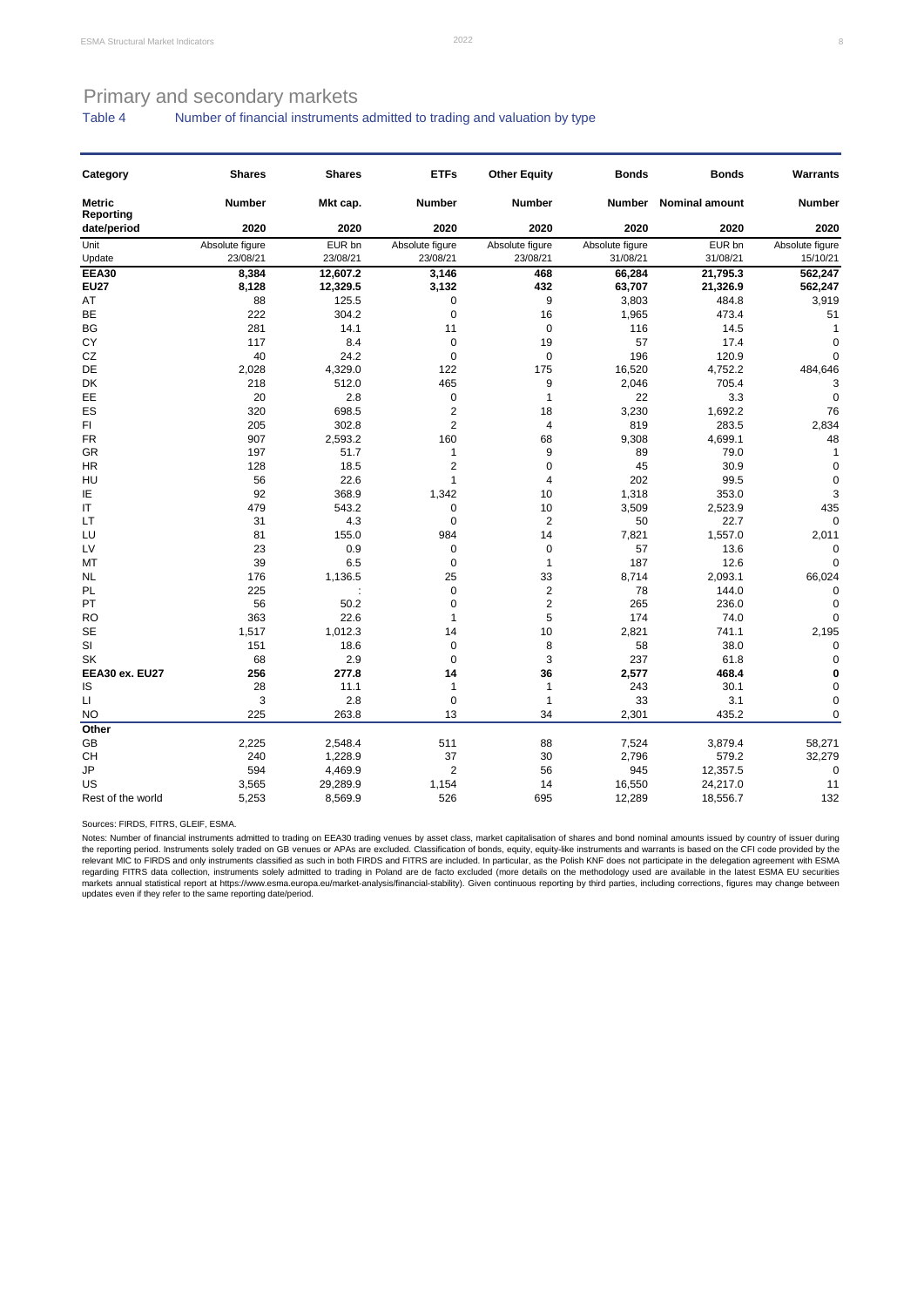## Table 5 Trading volumes of financial instruments admitted to trading by type

| Category               | <b>Shares</b>        | <b>ETFs</b>    | Other equity         | <b>Bonds</b>         |
|------------------------|----------------------|----------------|----------------------|----------------------|
| <b>Metric</b>          | Volume               | Volume         | Volume               | Volume               |
| <b>Reporting</b>       |                      |                |                      |                      |
| date/period            | 2020                 | 2020           | 2020                 | 2020                 |
| Unit                   | EUR bn               | EUR bn         | EUR bn               | EUR bn               |
| Update                 | 23/08/21             | 23/08/21       | 23/08/21             | 31/08/21             |
| <b>EEA30</b>           | 6,843.6              | 1,050.1        | 92.0                 | 16,043.8             |
| <b>EU27</b>            | 6,699.5              | 1,048.5        | 90.8                 | 16,000.3             |
| AT                     | 34.4                 | 0.1            | 0.0                  | 43.2                 |
| BE                     | 111.9                | 0.1            | 0.0                  | 83.4                 |
| BG                     | 0.2                  | 0.0            | $\mathbf 0$          | 0.0                  |
| CY                     | 0.1                  | $\mathbf 0$    | $\mathbf 0$          | 0.0                  |
| CZ                     | 5.2                  | 0.0            | 0.0                  | 4.5                  |
| DE                     | 2,221.0              | 278.4          | 46.9                 | 1,609.1              |
| DK                     | 240.6                | 26.3           | 0.0                  | 712.1                |
| EE                     | 0.2                  | $\mathsf 0$    | $\pmb{0}$            | 0.0                  |
| ES                     | 439.3                | 2.9            | 0.1                  | 999.1                |
| FI.                    | 160.5                | 0.2            | 0.0                  | 318.1                |
| <b>FR</b>              | 1,330.3              | 290.0          | 9.5                  | 7,533.7              |
| GR                     | 16.0                 | 0.0            | 0.0                  | 23.2                 |
| <b>HR</b>              | 0.4                  | 0.0            | $\pmb{0}$            | 0.0                  |
| HU                     | 9.6                  | 0.0            | 0.0                  | 0.3                  |
| ΙE                     | 175.8                | 16.2           | 1.6                  | 181.7                |
| $\mathsf{I}\mathsf{T}$ | 701.6                | 100.7          | 0.8                  | 1,957.2              |
| LT                     | 0.2                  | 0              | $\pmb{0}$            | 1.8                  |
| LU                     | 0.0                  | $\pmb{0}$      | 0.0                  | 0.1                  |
| LV                     | 0.0                  | $\pmb{0}$      | $\pmb{0}$            | 0.6                  |
| MT                     | 0.1                  | 0              | $\pmb{0}$            | 0.2                  |
| NL                     | 669.1                | 320.6          | 17.5                 | 2,218.5              |
| PL                     | $\ddot{\phantom{a}}$ | $\ddot{\cdot}$ | $\ddot{\phantom{0}}$ | $\ddot{\phantom{a}}$ |
| PT                     | 28.7                 | 0.0            | $\mathbf 0$          | 0.5                  |
| <b>RO</b>              | 2.6                  | 0.0            | $\mathbf 0$          | 1.9                  |
| <b>SE</b>              | 551.4                | 13.1           | 14.3                 | 310.8                |
| $\mathsf{SI}$          | 0.4                  | $\mathbf 0$    | 0.0                  | 0.0                  |
| SK                     | 0.0                  | $\mathsf 0$    | $\mathbf 0$          | 0.2                  |
| EEA30 ex. EU27         | 144.1                | $1.7$          | $1.2$                | 43.5                 |
| IS                     | 4.0                  | 0.0            | $\mathbf 0$          | 9.8                  |
| $\mathsf{L}\mathsf{I}$ | 0                    | 0              | $\mathbf 0$          |                      |
| <b>NO</b>              | 140.2                | 1.6            | 1.2                  | 33.8                 |
| Other                  |                      |                |                      |                      |
| GB                     | 11,601.4             | 1,293.3        | 318.0                | 38,004.4             |
| CH                     |                      |                |                      |                      |
| JP                     |                      |                |                      |                      |
| US                     |                      |                |                      |                      |
| <b>Rest of World</b>   |                      |                |                      |                      |
|                        |                      |                |                      |                      |

Sources: FIRDS, FITRS, ESMA.

Notes: Trading volumes by asset class and by trading venue geographical location. Instruments solely traded on GB venues or APAs, as well as pure OTC trades are excluded (i.e. those not<br>taking place on a Regulated Market, corrections, figures may change between updates even if they refer to the same reporting date/period.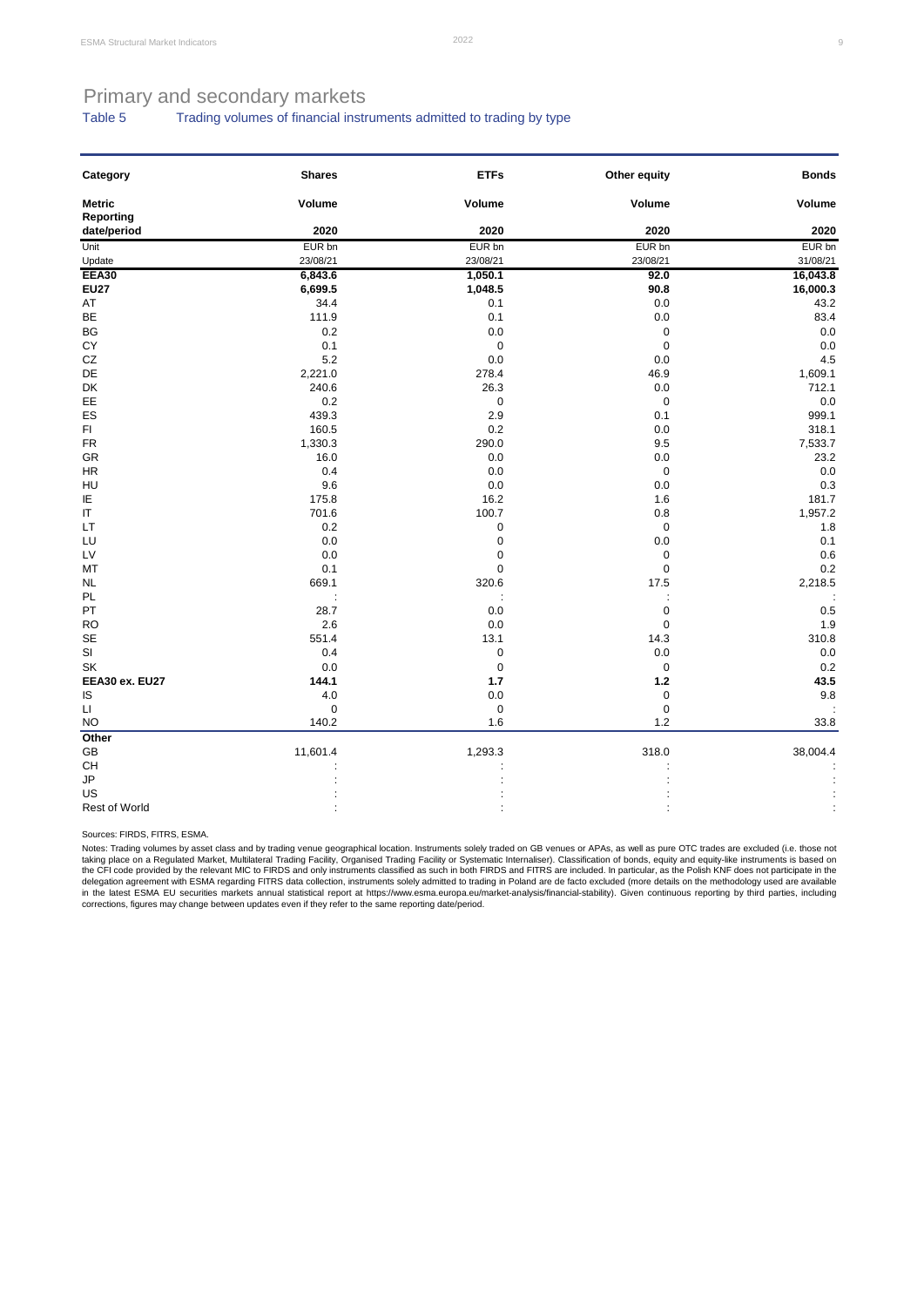Table 6 Number of derivative contracts outstanding, and gross notional amount of derivative contracts outstanding

| Category                   | All                  | All<br><b>Notional</b> | Commodity<br><b>Notional</b> | Credit<br><b>Notional</b> | <b>Currency</b><br><b>Notional</b> | <b>Equity</b><br><b>Notional</b> | Interest rate<br><b>Notional</b> | Other<br><b>Notional</b> |
|----------------------------|----------------------|------------------------|------------------------------|---------------------------|------------------------------------|----------------------------------|----------------------------------|--------------------------|
| <b>Metric</b><br>Reporting | <b>Contracts</b>     | amount                 | amount                       | amount                    | amount                             | amount                           | amount                           | amount                   |
| date/period                | 11/12/20             | 11/12/20               | 11/12/20                     | 11/12/20                  | 11/12/20                           | 11/12/20                         | 11/12/20                         | 11/12/20                 |
| Unit                       | Million              | EUR bn                 | EUR bn                       | EUR bn                    | EUR bn                             | EUR bn                           | EUR bn                           | EUR bn                   |
| Update                     | 11/12/20             | 11/12/20               | 11/12/20                     | 11/12/20                  | 11/12/20                           | 11/12/20                         | 11/12/20                         | 11/12/20                 |
| <b>EEA30</b>               | 22.7                 | 221,276.3              | 1,816.0                      | 4,823.4                   | 30,542.8                           | 10,211.2                         | 173,443.5                        | 439.3                    |
| <b>EU27</b>                | 22.9                 | 222,136.2              | 1,826.9                      | 4,825.1                   | 30,761.8                           | 10,229.5                         | 174,053.6                        | 439.3                    |
| AT                         | 0.2                  | 1,027.3                | 7.4                          | 2.3                       | 235.4                              | 13.2                             | 768.9                            | 0.1                      |
| BE                         | 0.4                  | 3,102.6                | 43.1                         | 11.2                      | 530.8                              | 50.3                             | 2,467.1                          | 0.1                      |
| BG                         | 1.0                  | 150.7                  | 2.6                          | 0.0                       | 138.7                              | 3.3                              | 5.9                              | 0.0                      |
| CY                         | 2.8                  | 584.0                  | 20.2                         | 1.7                       | 331.9                              | 184.6                            | 45.6                             | 0.0                      |
| CZ                         | 1.3                  | 2,231.2                | 13.4                         | 0.0                       | 185.9                              | 90.7                             | 1,941.2                          | 0.0                      |
| DE                         | 4.8                  | 74,175.7               | 499.8                        | 1,718.8                   | 8,759.1                            | 1,680.5                          | 61,509.5                         | 8.0                      |
| DK                         | 0.9                  | 12,506.7               | 140.6                        | 39.8                      | 1,157.4                            | 400.5                            | 10,758.1                         | 10.4                     |
| EE                         | 0.8                  | 14.0                   | 2.2                          | 0.0                       | 4.3                                | 3.3                              | 4.0                              | 0.0                      |
| ES                         | 0.7                  | 13,209.8               | 173.2                        | 52.5                      | 1,110.6                            | 440.2                            | 11,433.2                         | 0.1                      |
| FI.                        | 0.3                  | 7,716.8                | 10.8                         | 165.6                     | 639.8                              | 27.3                             | 6,873.3                          | 0.0                      |
| <b>FR</b>                  | 3.9                  | 78,487.3               | 717.1                        | 2,600.2                   | 11,170.1                           | 5,509.8                          | 58,482.5                         | 7.6                      |
| <b>GR</b>                  | 0.1                  | 432.1                  | 2.7                          | 0.8                       | 49.2                               | 3.2                              | 374.6                            | 1.5                      |
| HR                         | 0.0                  | 55.4                   | 0.3                          | 0.0                       | 50.6                               | 0.1                              | 4.4                              | 0.0                      |
| HU                         | 0.1                  | 670.9                  | 6.7                          | 0.0                       | 585.1                              | 2.2                              | 76.9                             | 0.0                      |
| ΙE                         | 1.0                  | 6,884.6                | 53.3                         | 301.0                     | 2,568.3                            | 646.5                            | 3,308.3                          | 7.2                      |
| $\sf IT$                   | 0.9                  | 6,101.6                | 81.9                         | 253.6                     | 571.5                              | 321.7                            | 4,870.9                          | 2.0                      |
| LT                         | 0.0                  | 6.9                    | 2.6                          | 0.0                       | 1.5                                | 0.4                              | 2.4                              | 0.0                      |
| LU                         | 0.9                  | 7,346.6                | 86.4                         | 442.0                     | 2,804.2                            | 915.7                            | 2,697.8                          | 400.6                    |
| LV                         | 0.2                  | 18.1                   | 2.8                          | 0.1                       | 11.7                               | 1.6                              | 1.9                              | 0.0                      |
| МT                         | 0.5                  | 139.4                  | 3.2                          | 0.9                       | 103.1                              | 5.3                              | 26.8                             | 0.1                      |
| <b>NL</b>                  | 4.9                  | 26,912.9               | 218.6                        | 65.6                      | 3,648.0                            | 2,191.7                          | 20,770.4                         | 18.6                     |
| <b>PL</b>                  | 0.5                  | 701.8                  | 27.4                         | 0.2                       | 164.9                              | 3.8                              | 503.4                            | 2.1                      |
| PT                         | 0.1                  | 231.6                  | 16.7                         | 0.1                       | 37.1                               | 3.1                              | 174.5                            | 0.1                      |
| <b>RO</b>                  | 0.0                  | 23.9                   | 2.7                          | 0.0                       | 13.4                               | 0.1                              | 7.9                              | 0.0                      |
| <b>SE</b>                  | 0.4                  | 7,180.5                | 44.3                         | 6.9                       | 714.3                              | 96.5                             | 6,317.6                          | 0.9                      |
| SI                         | 0.0                  | 24.7                   | 12.0                         | 0.0                       | 5.8                                | 0.0                              | 6.9                              | 0.0                      |
| <b>SK</b>                  | 0.0                  | 46.6                   | 4.2                          | 0.0                       | 10.1                               | 0.4                              | 31.9                             | 0.0                      |
| EEA30 ex. EU27             | 0.3                  | 1,420.6                | 43.7                         | 1.8                       | 432.1                              | 26.6                             | 916.3                            | 0.0                      |
| IS                         | 0.0                  | 7.4                    | 0.3                          | 1.7                       | 0.4                                | 0.2                              | 4.9                              | 0.0                      |
| LI.                        | 0.1                  | 245.0                  | 0.6                          | 0.1                       | 177.7                              | 19.3                             | 47.3                             | 0.0                      |
| <b>NO</b>                  | 0.1                  | 1,168.3                | 42.8                         | 0.1                       | 254.1                              | 7.2                              | 864.1                            | 0.0                      |
| Other                      |                      |                        |                              |                           |                                    |                                  |                                  |                          |
| GВ                         | $\ddot{\phantom{a}}$ |                        |                              |                           |                                    | $\ddot{\cdot}$                   |                                  |                          |
| <b>CH</b>                  | 0.0                  | 159.6                  | 17.9                         | 0.9                       | 96.3                               | 7.3                              | 16.6                             | 20.7                     |
| <b>JP</b>                  | 0.0                  | 6.4                    | 0.0                          | 0.1                       | 5.9                                | 0.0                              | 0.3                              | 0.0                      |
| US                         | 0.0                  | 168.3                  | 7.2                          | 8.9                       | 48.2                               | 5.2                              | 98.0                             | 0.7                      |
| Rest of World              | 0.9                  | 21,884.5               | 149.2                        | 884.8                     | 1,174.3                            | 429.7                            | 19,242.3                         | 4.1                      |

Sources: EMIR, GLEIF, ESMA.

Notes: Total number of derivative contracts outstanding and notional amount of derivative contracts outstanding at end-of-period, in EUR bn. The scope of non-EEA country figures (those under the "Other" category) is limited to data reported by non-EEA entities that are mandated to report under EMIR, from which all contracts from GB entities have been excluded. Hence, they should not be the stimule of the entir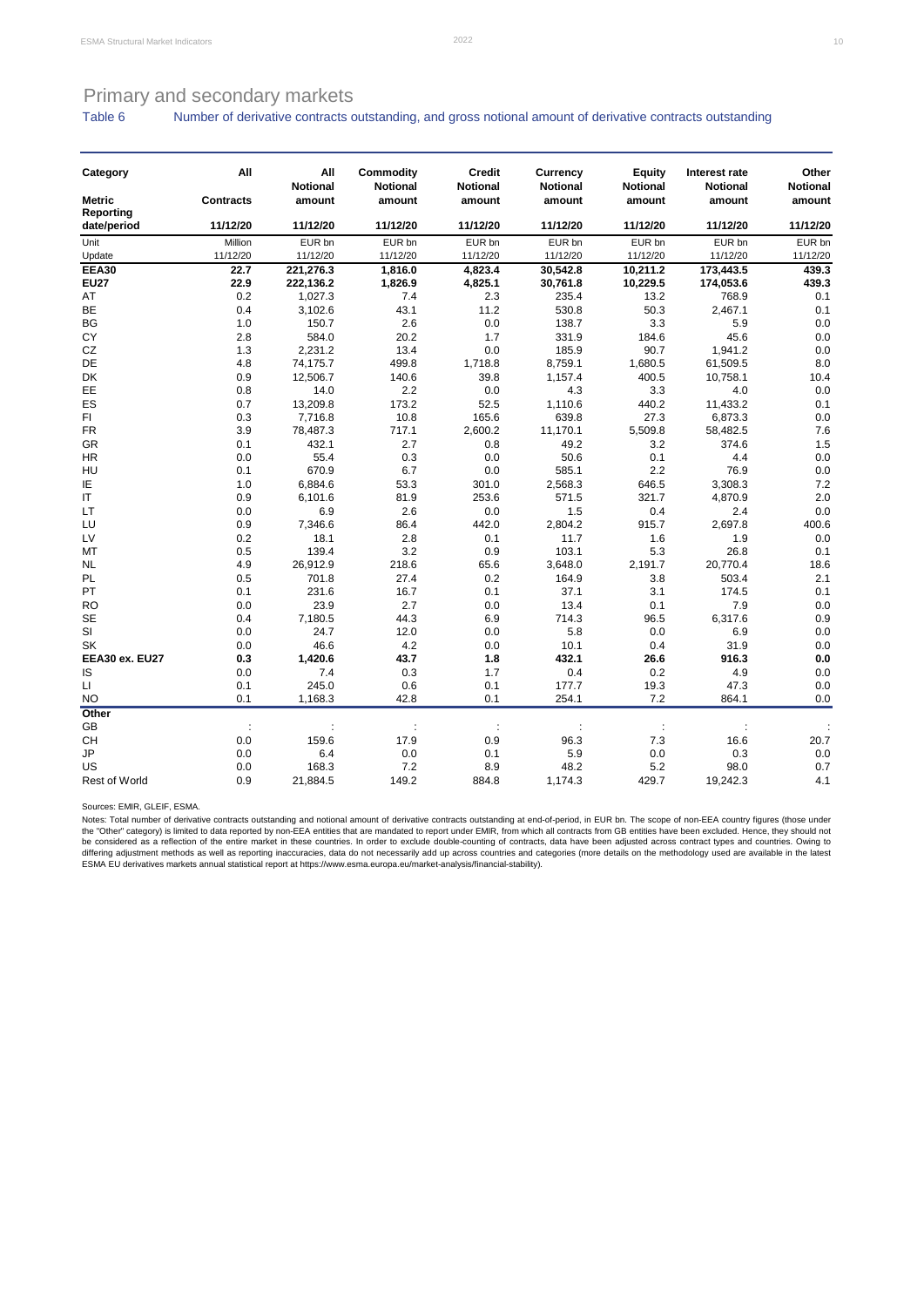## Asset management

Table 7 Number of fund managers, funds and fund net asset value by regulatory framework

| Category                   | <b>UCITS</b>    | <b>AIFs</b>     | <b>MMFs</b>     | <b>AIFs</b>     | <b>MMFs</b>     | <b>AIFs</b> |
|----------------------------|-----------------|-----------------|-----------------|-----------------|-----------------|-------------|
| <b>Metric</b><br>Reporting | <b>Managers</b> | <b>Managers</b> | <b>Managers</b> | <b>Funds</b>    | <b>Funds</b>    | <b>NAV</b>  |
| date/period                | 31/01/21        | 31/01/21        | 31/01/21        | 31/12/20        | 31/01/21        | 31/12/20    |
| Unit                       | Absolute figure | Absolute figure | Absolute figure | Absolute figure | Absolute figure | EUR bn      |
| Update                     | 10/01/22        | 10/01/22        | 10/01/22        | 12/11/21        | 10/01/22        | 12/11/21    |
| EEA30                      | 1,193           | 2,444           | 126             | 30,035          | 513             | 5,898.9     |
| <b>EU27</b>                | 1,144           | 2,356           | 126             | 29,264          | 513             | 5,849.0     |
| AT                         | 14              | 23              | $\mathbf 0$     | 1,097           | $\pmb{0}$       | 111.9       |
| BE                         | 9               | 16              | 1               | 217             | $\overline{7}$  | 28.8        |
| BG                         | 30              | 18              | $\mathbf 0$     |                 | $\pmb{0}$       |             |
| CY                         | $\mathbf{1}$    | 35              | $\mathbf 0$     | 194             | 0               | 4.2         |
| CZ                         | 8               | 41              | $\mathbf 0$     | 487             | 0               | 15.6        |
| DE                         | 40              | 140             | 6               | 5,608           | $\overline{7}$  | 2,158.4     |
| DK                         | 11              | 32              | 0               |                 | $\pmb{0}$       |             |
| EE                         | 6               | 3               | $\mathbf 0$     | 49              | $\mathbf 0$     | 1.0         |
| ES                         | 120             | 299             | $\overline{2}$  | 2,578           | $\overline{2}$  | 62.4        |
| FI                         | 21              | 36              | $\mathbf{1}$    | 369             | $\mathbf{1}$    | 28.4        |
| <b>FR</b>                  | 294             | 506             | 38              | 6,547           | 209             | 764.4       |
| GR                         | 14              | 17              | 5               | 30              | 6               | 2.8         |
| <b>HR</b>                  | 12              | 19              | 0               | 26              | $\pmb{0}$       | 0.6         |
| HU                         | 25              | 97              | 5               | 491             | 8               | 8.4         |
| ΙE                         | 109             | 127             | 21              | 1,743           | 114             | 555.9       |
| $\sf IT$                   | 47              | 102             | 4               | 892             | 3               | 116.5       |
| LT                         | 11              | 4               | 0               | 8               | $\pmb{0}$       | 0.2         |
| LU                         | 181             | 267             | 34              | 5,523           | 139             | 969.2       |
| LV                         | 11              | 10              | $\mathbf 0$     | 24              | $\mathbf 0$     | 0.2         |
| МT                         | 16              | 54              | 0               | 294             | $\pmb{0}$       | 20.0        |
| <b>NL</b>                  | 14              | 96              | 6               | 1,578           | 12              | 899.8       |
| PL                         | 61              | 252             | 0               | 1,040           | $\pmb{0}$       | 40.4        |
| PT                         | 18              | 41              | 1               | 72              | 3               | 3.5         |
| <b>RO</b>                  | 17              | 16              | 0               | 27              | $\pmb{0}$       | 1.8         |
| <b>SE</b>                  | 44              | 95              | 0               | 331             | $\pmb{0}$       | 53.8        |
| SI                         | 5               | $\mathbf{1}$    | $\overline{2}$  | 29              | $\overline{2}$  | 0.2         |
| SK                         | 5               | 9               | $\mathbf 0$     | 10(p)           | 0               | 0.49(p)     |
| EEA30 ex. EU27             | 49              | 88              | 0               | 771             | 0               | 49.9        |
| IS                         | 9               | 18              | $\mathbf 0$     | 65              | $\pmb{0}$       | 0.7         |
| $\mathsf{L}\mathsf{L}$     | 11              | 20              | 0               | 361             |                 | 26.9        |
| <b>NO</b>                  | 29              | 50              | $\mathbf 0$     | 345             | $\mathbf 0$     | 22.3        |
| Other                      |                 |                 |                 |                 |                 |             |
| GB                         |                 |                 |                 |                 |                 |             |
| <b>CH</b>                  |                 |                 |                 |                 |                 |             |
| JP                         |                 |                 |                 |                 |                 |             |
| <b>US</b>                  |                 |                 |                 |                 |                 |             |
| Rest of World              |                 |                 |                 |                 |                 |             |

Sources: AIFMD, NCAs (Registers), ESMA.

Notes: NAV, number of funds and authorised fund managers by geographical breakdown and by fund category (MMFs can be UCITS or AIFs). Unlike in the UCITS Directive and MMF Regulation,<br>funds are not regulated under the AIFM